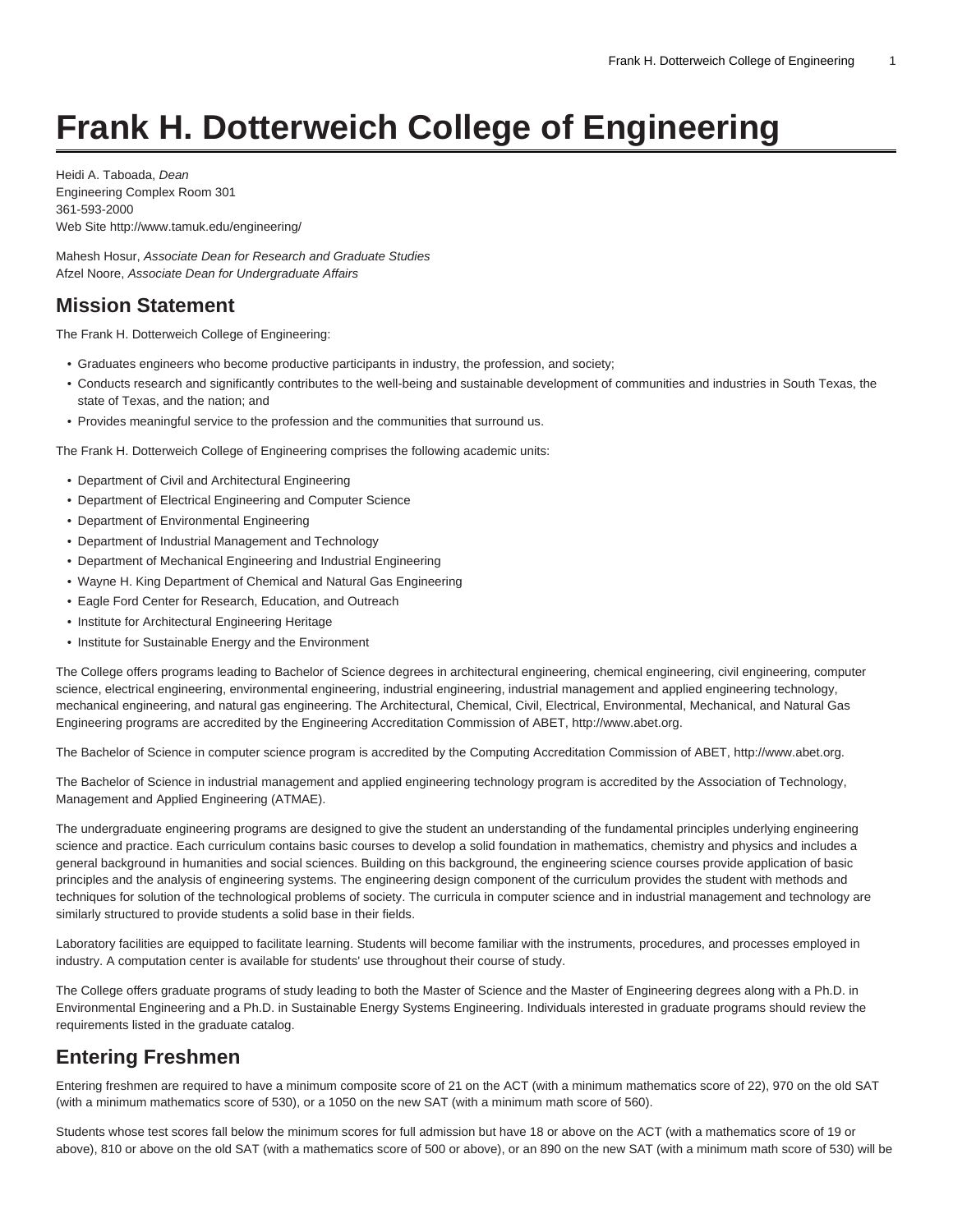admitted to the Pre-Engineering (PPEN) program in order to complete preparatory coursework. Students who do not meet either of these requirements will be admitted to the Alternate Pre-Engineering (APEN) program.

PPEN students completing 24 or more credit hours with a minimum cumulative GPA of 2.0 and a minimum cumulative GPA of 2.0 in all coursework including mathematics and science will be transferred to an engineering program. (Coursework must include MATH 1348 or higher and CHEM 1111/CHEM 1311 except for students that transfer to the industrial management and technology program.)

Students who fall below the minimum pre-engineering test scores will not be allowed entry into the College of Engineering before completing 36 or more credit hours with a minimum cumulative GPA of 2.5 and a minimum cumulative GPA of 2.5 in all included mathematics and science coursework. Once these criteria have been met, the student may reapply for admission to the College of Engineering. (Coursework must include MATH 1348 or higher and CHEM 1111/CHEM 1311 except for students that transfer to the industrial management and technology program.)

#### **Transfer Students**

Transfer students will be accepted in the college unconditionally if their overall grade point average from the previous institution(s) is 2.5 or greater. Texas A&M University-Kingsville students desiring to change their major to engineering must also meet this requirement.

Non-engineering majors may take one lower-level (1000-2000) engineering course a semester. Upper-level engineering courses (3000-4000) may not be taken by non-engineering or pre-engineering majors. Exceptions to the above policy must be approved in writing by the dean of the student's college and the dean of engineering. Students who enroll in engineering courses without approval will be dropped from the course.

Students who transfer into the Frank H. Dotterweich College of Engineering having attempted 60 credit hours or less and that have a cumulative GPA of 2.0-2.49 on a 4.0 grading system will be placed into the Pre-Engineering (PPEN) major. After one semester, the student's academic performance will be re-evaluated by his/her adviser. If the student has maintained satisfactory progress, the student will be transferred out of PPEN and placed into a permanent engineering major. A change of major form will be completed and signed by the chair of the department and the dean of the college. Students who do not achieve satisfactory progress will remain in PPEN and will be re-evaluated after the completion of one (1) academic year.

Candidates for a bachelor's degree in engineering or computer science must have a minimum of 45 semester hours required for the degree completed in residence at the university. Of the 45 hours earned at the university, 36 hours must be earned within the College of Engineering. Exceptions to the above policy require permission of the department chair and dean.

Students planning to transfer to the Frank H. Dotterweich College of Engineering from another four-year university should apply for admission as early as possible. Once accepted, the student is encouraged to contact the appropriate department chair during the semester prior to enrolling at Texas A&M University-Kingsville. Course transferability and course prerequisite requirements can be determined to allow a smooth transition into the program at Texas A&M University-Kingsville.

Community college transfer students should complete English, mathematics and science courses as early as possible. The basic engineering courses required for a specific degree should also be completed. If some of these courses are not available at the college the student is attending, early transfer or a summer session at Texas A&M University-Kingsville may be advisable to enable the student to stay on schedule.

Specific articulation and joint admission agreements are available for multiple community colleges. These agreements can be viewed at [College of](http://www.tamuk.edu/engineering/) [Engineering Homepage](http://www.tamuk.edu/engineering/).

# **Transfer of Credit**

The university has established course equivalencies from the majority of Texas community colleges and universities. The Texas Higher Education Coordinating Board has established guidelines on course transferability from two-year colleges to four-year universities in engineering. In addition to the university policies controlling the granting of credit for course work taken at other institutions where equivalency has not been established, the following policies apply to students entering the Frank H. Dotterweich College of Engineering from such institutions:

- 1. All courses taken at another institution are subject to approval by the dean of the Frank H. Dotterweich College of Engineering and the chair of the degree granting department. Courses are approved on a case-by-case basis to ensure their acceptability in fulfilling requirements for a degree. In making this evaluation, the student may be required by the dean and/or department chair to produce catalogs and other supporting material from the institution from which the student is transferring.
- 2. Degree credit will not be granted for any mathematics, science, engineering, or other technical course taken at another institution in which the student's grade in that course was not the equivalent of at least a C and an overall 2.0 on a 4.0 grading system.

A maximum of 72 semester hours may be transferred from institutions that do not have engineering programs accredited by the Engineering Accreditation Commission of ABET. Advanced (3000- or 4000-level) engineering courses from four-year institutions that do not have ABET accredited programs may be applied toward degree requirements only if approved by the department chair and the dean.

The student is responsible for timely processing of all course substitutions. This action should be completed during the first semester of work at Texas A&M University-Kingsville.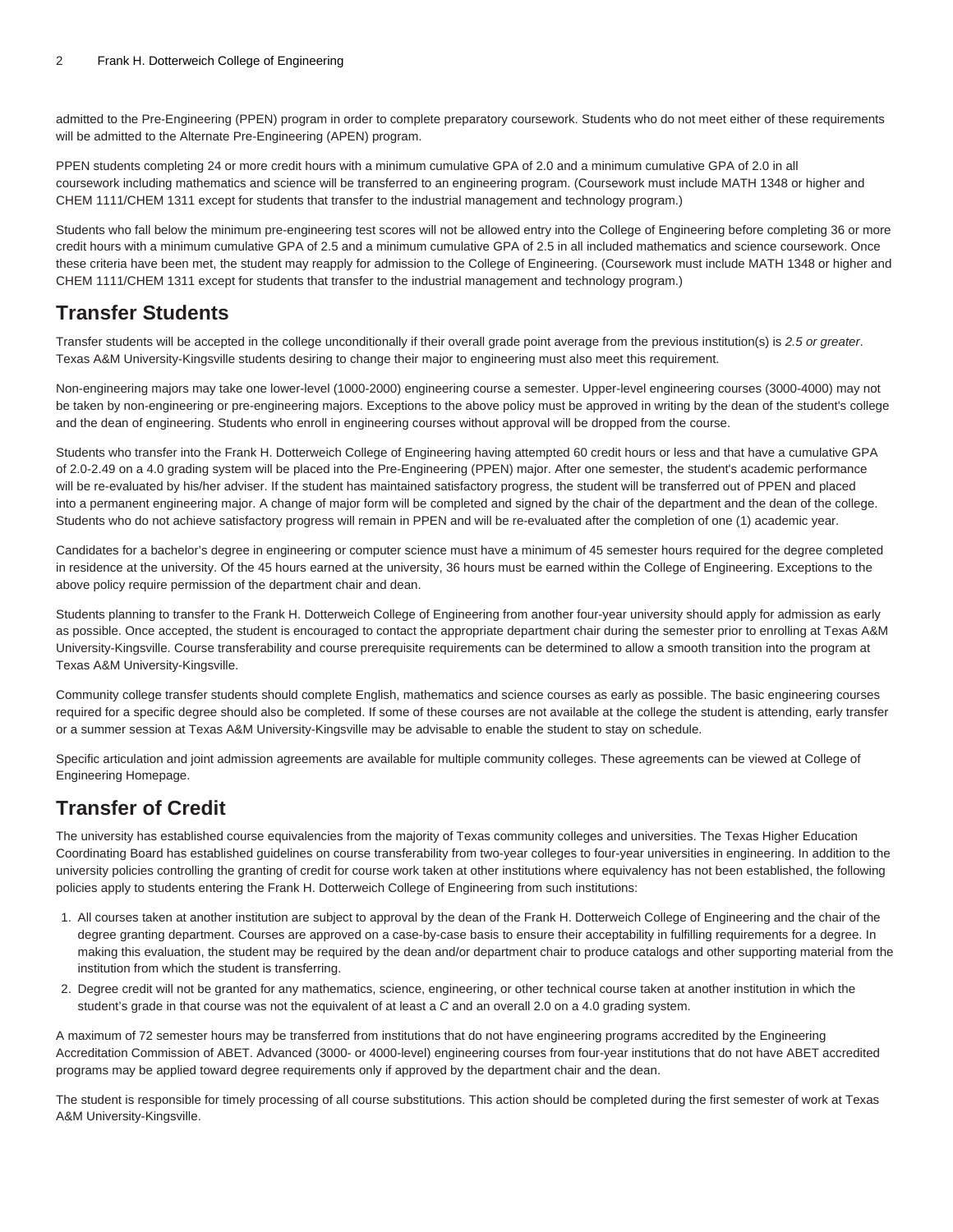## **Academic Advising**

Students accepted into the Frank H. Dotterweich College of Engineering including pre-engineering (PPEN) and alternate pre-engineering (APEN) are assigned to a specific professional academic advisor located in the Javelina Engineering Student Success Center (JESSC) based on their chosen program of study. Students are assigned a faculty advisor once they progress through their program of study and meet the criteria to continue into more advanced coursework. The student is then advised by the faculty advisor until graduation. Each semester, all engineering students are required to schedule appointments with their advisor to review their academic progress and plan their schedule for the next semester. Students are required to see their adviser before they will be permitted to register. Students should also consult their adviser for approval of academic matters such as choice of electives, course substitutions, course overloads and adding or dropping courses. The dropping of key courses in a curriculum may delay the student's progress toward the desired degree.

# **Policy on Electronic Devices During Examinations**

It is the policy of the TAMUK College of Engineering that no electronic devices are permitted in all examinations without the permission of the instructor.

### **Requirements for the Bachelor of Science Degree in the Frank H. Dotterweich College of Engineering**

The basic requirements for the Bachelor of Science degree is 120-132 semester credit hours of academic work, depending upon the program of study. Students coming from high school with adequate preparation will be able to satisfy this requirement in eight semesters. Students requiring preparatory work or choosing to take lighter loads will take longer to complete degree requirements.

Engineering is a rapidly changing profession and the departmental curricula are updated continuously to keep pace with these changes. Students entering the university under this catalog will be required to comply with such curriculum changes in order to earn their degree. However, the total number of semester hours required for the degree may not be increased except for accreditation requirements, and all work completed in accordance with this catalog prior to the curriculum change will be applied toward the student's degree requirements. Courses that are modified or added to a curriculum and incorporated into the curriculum at a level beyond that at which a student is enrolled may become graduation requirements for that student. Courses that are incorporated into the curriculum at a level lower than the one at which the student is enrolled are not required for that student. Former students of the college who have been out of school for two consecutive semesters must meet the curriculum requirements in effect at the time of their readmission.

## **Graduation Requirements**

A candidate for a degree in the College of Engineering must satisfy the university's "[General Education Requirements](https://catalog.tamuk.edu/undergraduate/general-requirements-graduation-baccalaureate-degree/)" as set in the catalog. A candidate for a degree from the College of Engineering must also meet the following requirements in fulfilling one of the degree plans prescribed on the following pages.

- Attain a minimum 2.25 GPA in all engineering and computer science courses; and
- Attain a minimum 2.25 GPA in all mathematics and science courses.

Candidates for the Industrial Management and Applied Engineering Technology degree must also possess a grade point average of 2.50 in all course work specified for their major as well as a 2.25 for all business administration course work and a 2.25 for all math/science course work specified for the degree.

Each department in the College may have more stringent requirements. Check with your academic adviser. It is the candidate's responsibility to ensure that all degree requirements are met.

# **Distinguished Graduates**

Degree candidates meeting the following criteria will be named Distinguished Graduates in the College of Engineering:

- Attain a minimum 3.0 GPA in all engineering, computer science and industrial management and technology courses;
- Attain a minimum 3.0 GPA in all mathematics and science courses;
- Pass the Fundamentals of Engineering Examination, or an equivalent recognition endorsed by the student's department; and
- Complete an internship or research project occurring over at least one semester and with a culminating experience such as an oral presentation to faculty and students.

This distinction will be awarded after all degree requirements are certified to be complete, although it may be tentatively announced prior to this with the caveat that all degree and distinction requirements must be met.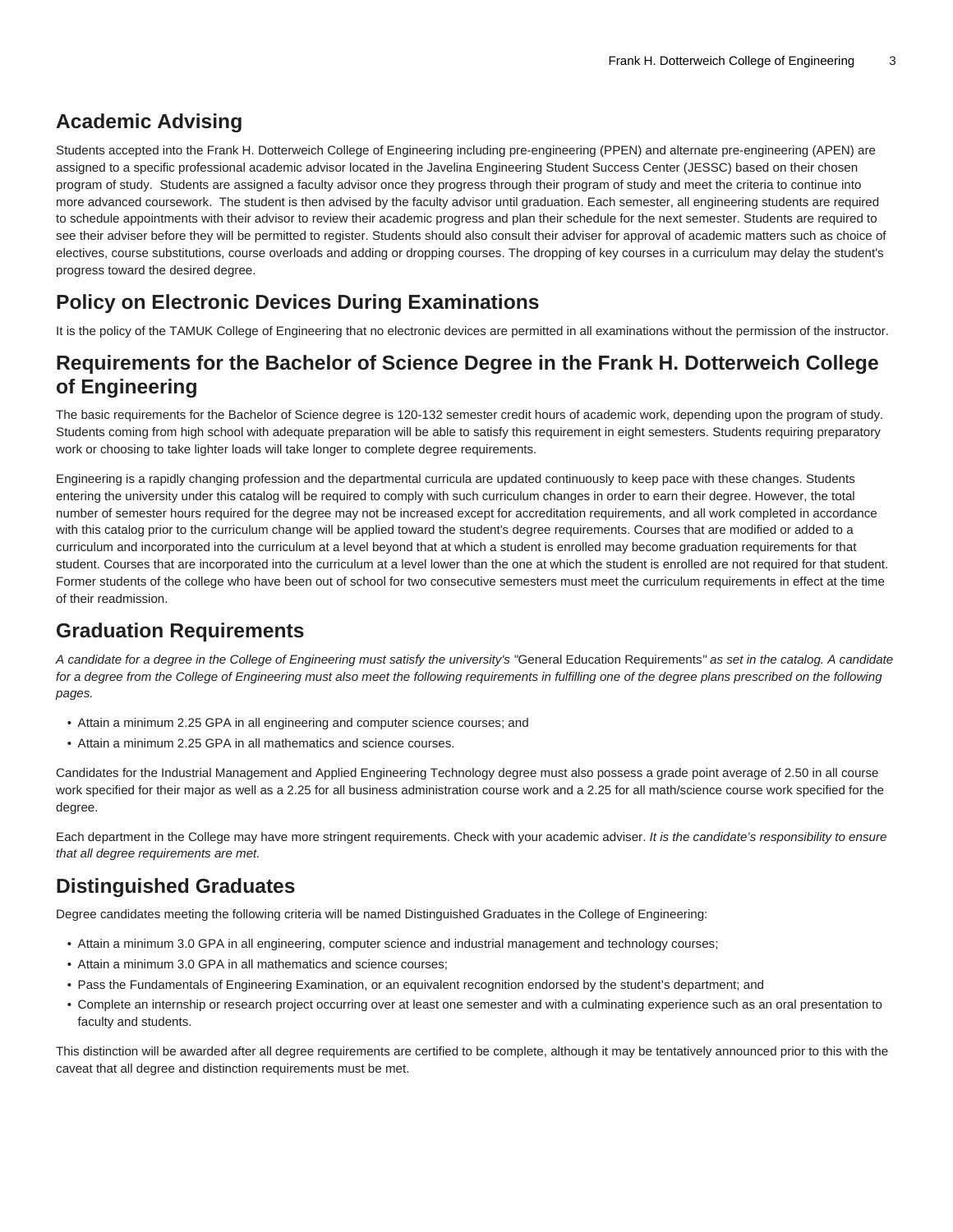#### **Minors**

Students receiving a Bachelor of Science degree may have a recognized minor. A minor consists of a minimum of 18 hours in a field related to the major. Certain minors require more, see "Recognized Minors" below, but the total required hours should not exceed 24. Six hours in the minor field must be on the advanced level.

#### **Recognized Minors**

The following minors are available to the College of Engineering majors:

- Aerospace Engineering
- Computer Science
- Cyber Intelligence
- Environmental Engineering
- Industrial Technology
- Natural Gas Midstream Engineering, Minor
- Nuclear Engineering
- Security Engineering

Any minor offered by the College of Arts and Sciences (e.g., Mathematics) is subject to approval by the student's major department and the dean.

An interdisciplinary or other specialized minor that meets the minimum requirements indicated above may be recognized in individual cases, subject to approval by the student's major department, the dean and any department in which at least 9 hours of the proposed minor will be taken. The dean's office will circulate a list of minors that has been approved under either of these conditions.

Special conditions apply to the following:

- Aerospace Engineering see Department of Mechanical and Industrial Engineering
- Arts and Sciences see College of Arts and Sciences
- Interdisciplinary or Specialized Minors: student's adviser must be consulted for required courses.
- Nuclear Engineering see Department of Mechanical and Industrial Engineering
- [Wayne H. King Department of Chemical Engineering and Natural Gas Engineering](https://catalog.tamuk.edu/undergraduate/engineering/chemical-natural-gas/)
	- [Chemical Engineering, B.S.](https://catalog.tamuk.edu/undergraduate/engineering/chemical-natural-gas/chemical-engineering-bs/)
	- [Chemical Process Industry, Certificate](https://catalog.tamuk.edu/undergraduate/engineering/chemical-natural-gas/chemical-process-industry-certificate/)
	- [Natural Gas Engineering, B.S.](https://catalog.tamuk.edu/undergraduate/engineering/chemical-natural-gas/natural-gas-engineering-bs/)
- [Department of Civil and Architectural Engineering](https://catalog.tamuk.edu/undergraduate/engineering/civil-architectural/)
	- [Architectural Engineering, B.S.](https://catalog.tamuk.edu/undergraduate/engineering/civil-architectural/architectural-engineering-bs/)
	- [Civil Engineering, B.S.](https://catalog.tamuk.edu/undergraduate/engineering/civil-architectural/civil-engineering-bs/)
- [Department of Electrical Engineering and Computer Science](https://catalog.tamuk.edu/undergraduate/engineering/electrical-computer-science/)
	- [Computer Science, B.S.](https://catalog.tamuk.edu/undergraduate/engineering/electrical-computer-science/computer-science-bs/)
	- [Computer Science, B.S. with Teacher Certification](https://catalog.tamuk.edu/undergraduate/engineering/electrical-computer-science/computer-science-bs-teacher-certification/)
	- [Cyber Intelligence, Certificate](https://catalog.tamuk.edu/undergraduate/engineering/electrical-computer-science/cyber-intelligence-certificate/)
	- [Electrical Engineering, B.S.](https://catalog.tamuk.edu/undergraduate/engineering/electrical-computer-science/electrical-engineering-bs/)
	- [Mobile Applications Development, Transcripted Certificate](https://catalog.tamuk.edu/undergraduate/engineering/electrical-computer-science/mobile-applications-development-certificate/)
- [Department of Environmental Engineering](https://catalog.tamuk.edu/undergraduate/engineering/environmental/)
	- [Environmental Engineering, B.S.](https://catalog.tamuk.edu/undergraduate/engineering/environmental/environmental-engineering-bs/)
- [Department of Industrial Management and Technology](https://catalog.tamuk.edu/undergraduate/engineering/industrial-management-technology/)
	- [Industrial Management and Applied Engineering Technology, B.S. with a Certificate in Business Administration](https://catalog.tamuk.edu/undergraduate/engineering/industrial-management-technology/industrial-management-technology-bs-certificate-business-administration/)
- [Department of Mechanical Engineering and Industrial Engineering](https://catalog.tamuk.edu/undergraduate/engineering/mechanical-industrial/)
	- [Industrial Engineering, B.S.](https://catalog.tamuk.edu/undergraduate/engineering/mechanical-industrial/industrial-engineering-bs/)
	- [Mechanical Engineering, B.S.](https://catalog.tamuk.edu/undergraduate/engineering/mechanical-industrial/mechanical-engineering-bs/)
	- [Standards for Material Testing, Characterization and Applications, Certificate](https://catalog.tamuk.edu/undergraduate/engineering/mechanical-industrial/standards-material-testing-certificate/)

## **A**

• [Aerospace Engineering, Minor](https://catalog.tamuk.edu/undergraduate/engineering/minors/aerospace-engineering-minor/)